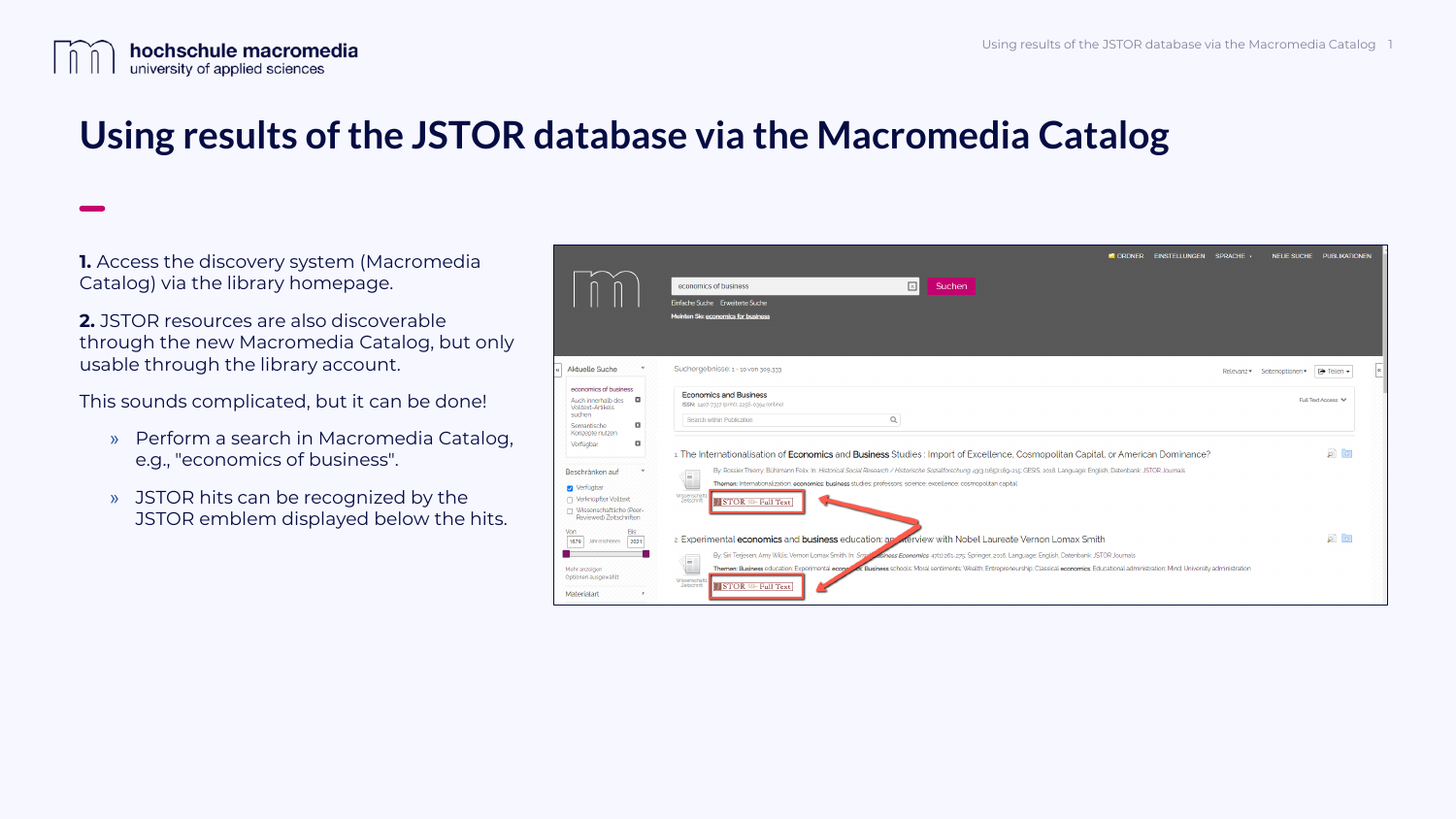

**3.** Clicking on the "JSTOR" emblem opens the JSTOR website. However, **it is not possible to access PDFs via this route**, since JSTOR uses a different login mechanism than the Macromedia Catalog.

» Note: Access via "Log in through your library" (see red arrow) is also not possible.

**4.** JSTOR media can be used **via the library account** (see pages 3 -5).

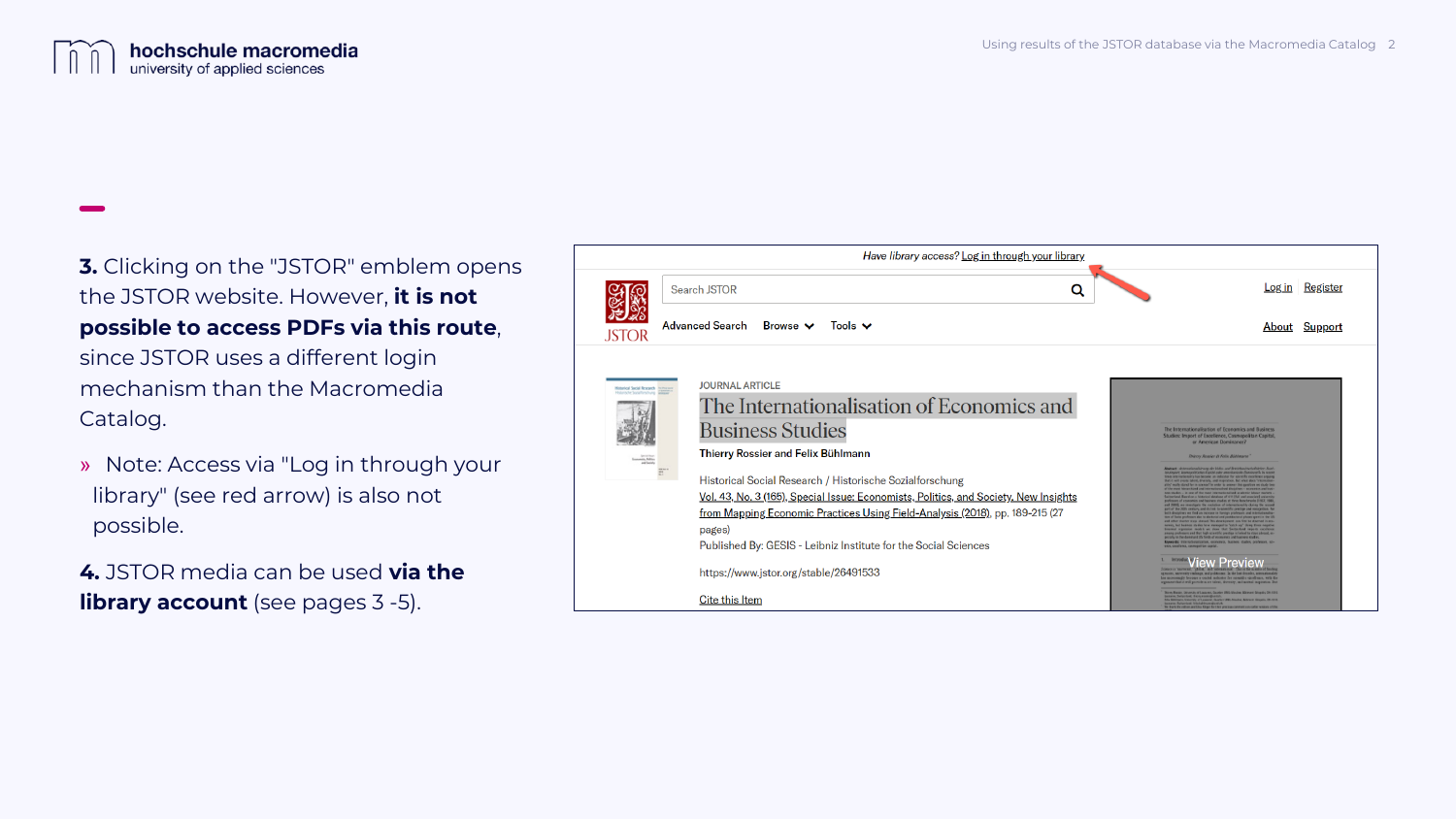## **4. Access via library account:**

**. . .**

- » **a)** Copy the title of the journal article found.
- » **b)** Log in to the physical media catalog (OPAC) via the library homepage.
- » **d)** The login name is the first letter of your first name plus your last name (e.g. jdoe). The password is your library password.

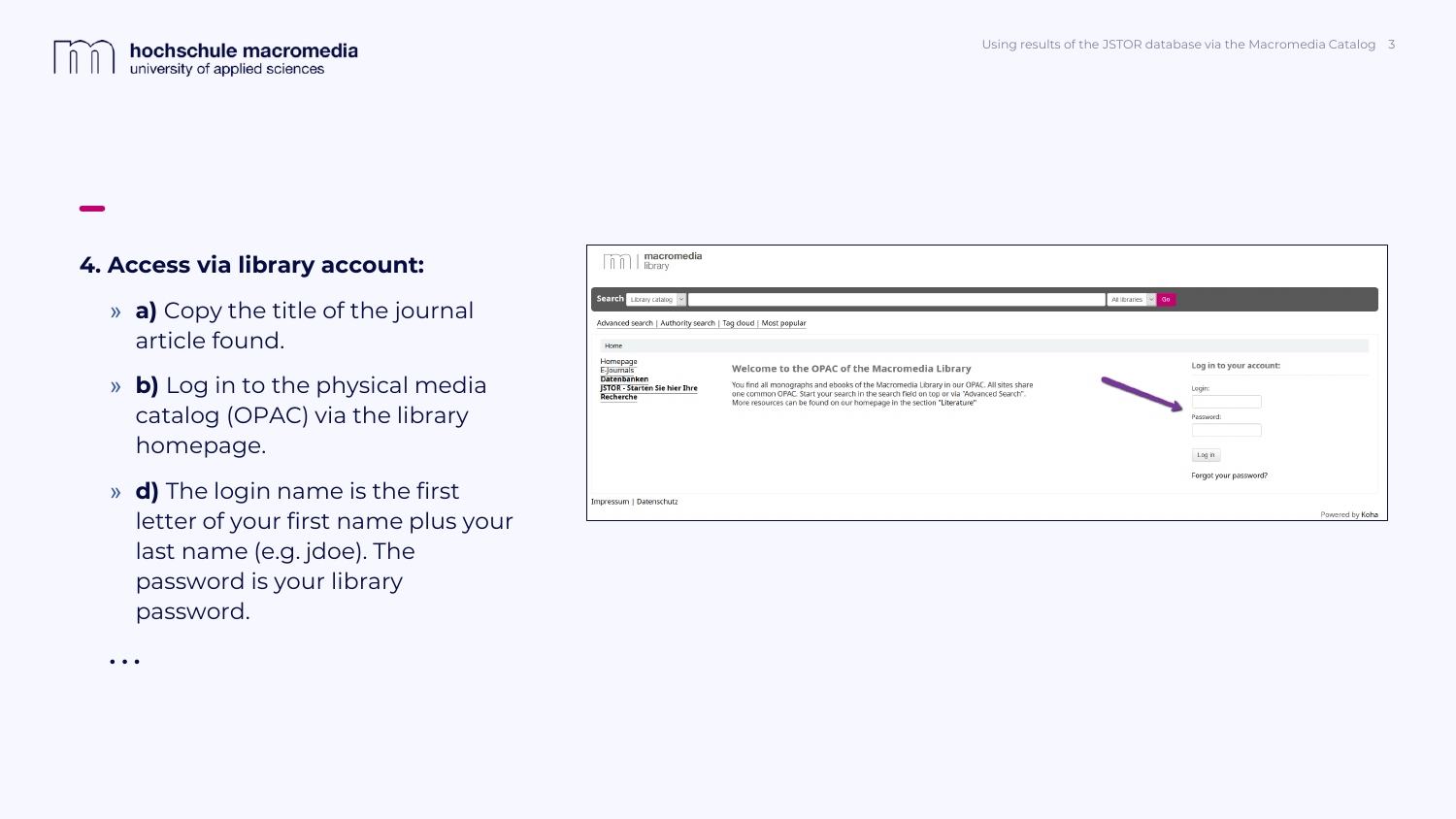**. . .** 

**. . .** 

## » **e)** Once you are logged in, click on "JSTOR - Start your research here" on the left.

» **f)** A new link "JSTOR" appears. Click on this link in order to get access to JSTOR.



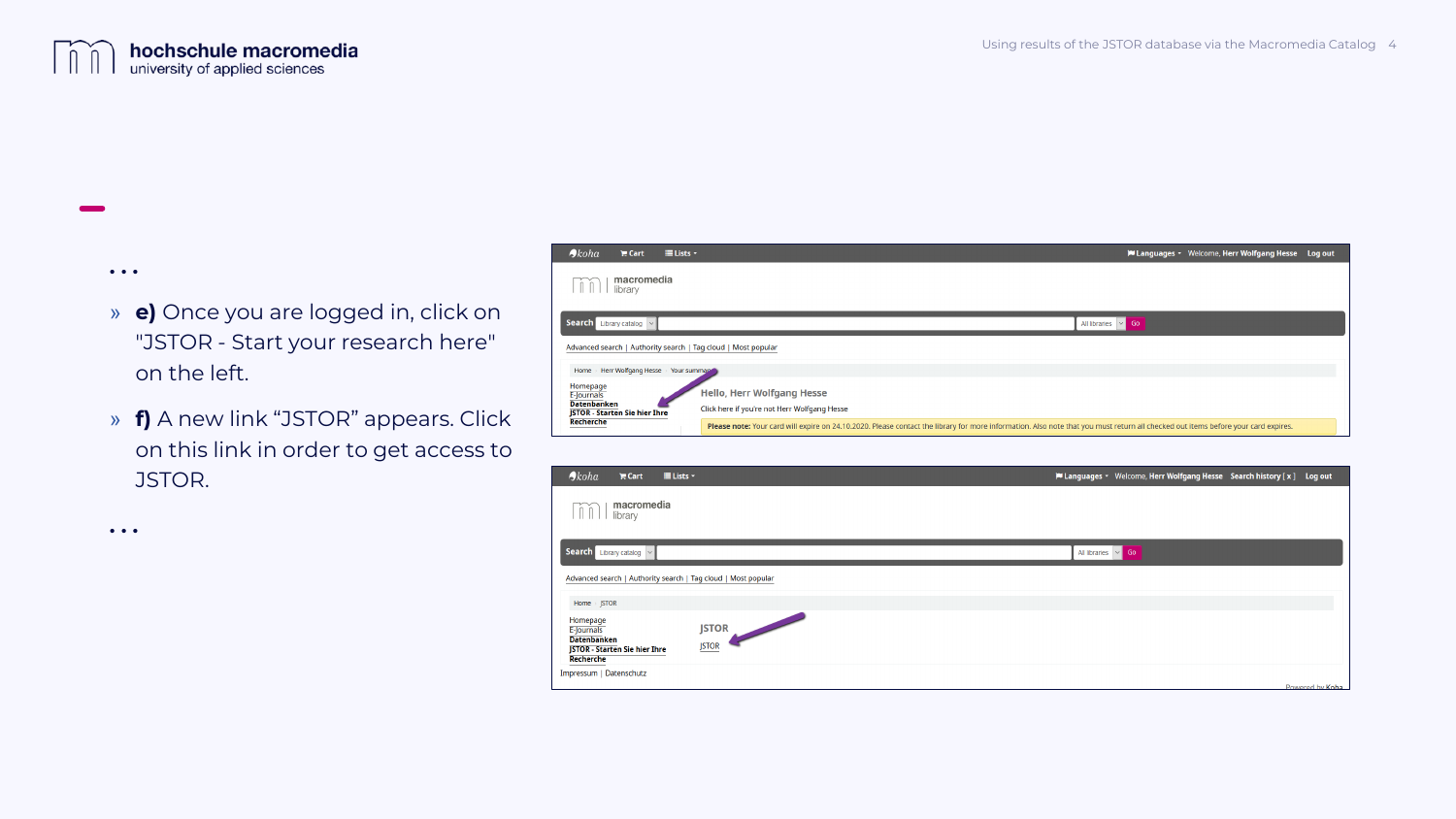

**. . .** 

You can tell that it has worked by the message: "Access provided by Macromedia University of Media and Communication".

» Here you can now paste the title of the journal article you copied earlier and access the respective PDF after a successful search.